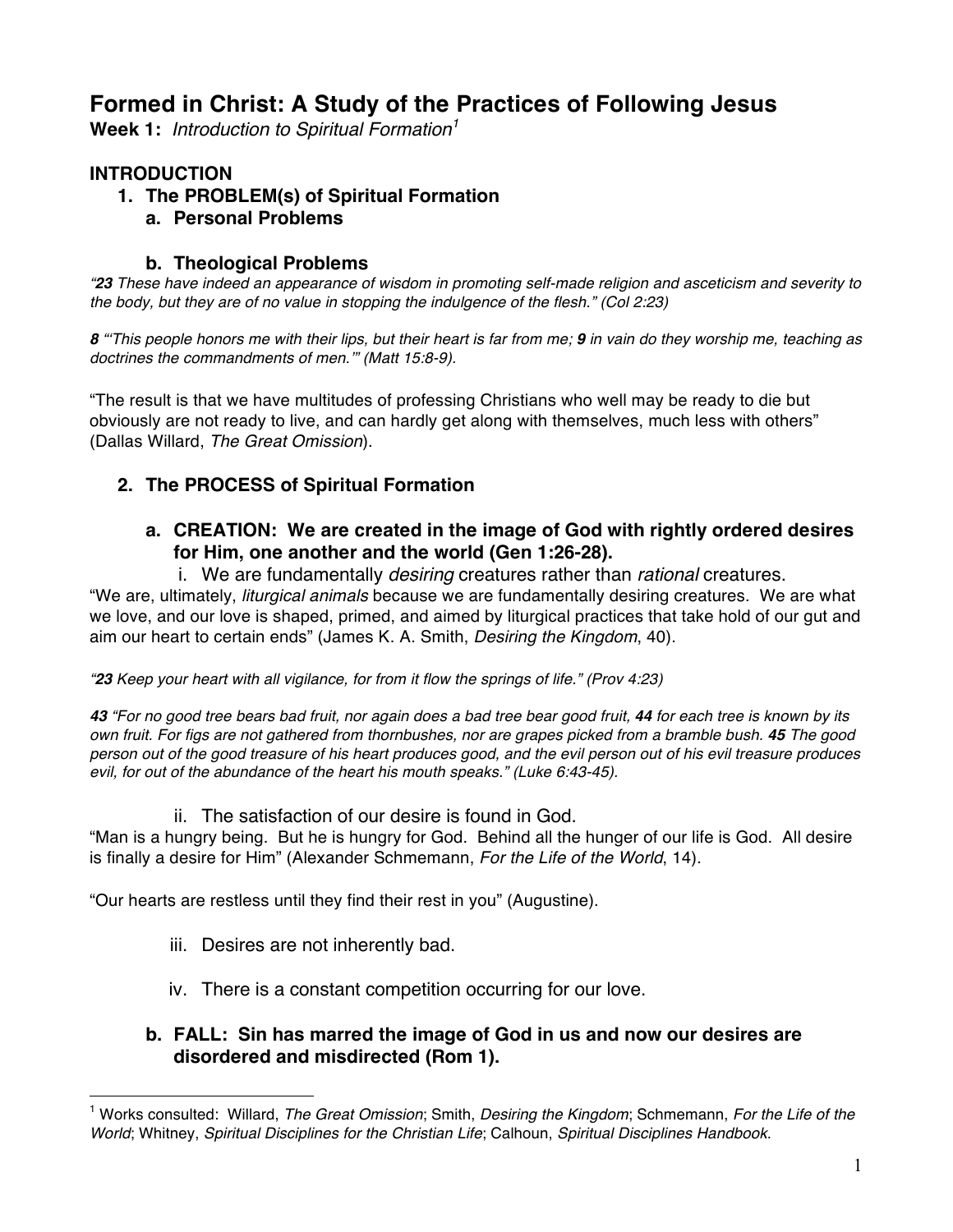*"22 Claiming to be wise, they became fools, 23 and exchanged the glory of the immortal God for images resembling mortal man and birds and animals and creeping things. 24 Therefore God gave them up in the lusts of their hearts to impurity, to the dishonoring of their bodies among themselves, 25 because they exchanged the truth about God for a lie and worshiped and served the creature rather than the Creator, who is blessed forever! Amen." (Rom 1:22-25)*

### **c. REDEMPTION: In union with Jesus, he restores the image of God in us and reorders our desires for God, one another and the world.**

i. We are united to Christ by the Holy Spirit (Rom 6).

"First, we must understand that as long as Christ remains outside of us, and we are separated from him, all that he has suffered and done for the salvation of the human race remains useless and of no value for us. Therefore, to share with us what he has received from the Father, he had to become ours and to dwell within us" (Calvin, *Institutes*, 3.1.1).

*"5 For if we have been united with him in a death like his, we shall certainly be united with him in a resurrection like his. 6 We know that our old self was crucified with him in order that the body of sin might be brought to nothing, so that we would no longer be enslaved to sin." (Rom 6:5-6)*

*"17 Therefore, if anyone is in Christ, he is a new creation. The old has passed away; behold, the new has come." (2 Cor 5:17)*

#### ii. Jesus restores the image of God in us.

*"18 And we all, with unveiled face, beholding the glory of the Lord, are being transformed into the same image from one degree of glory to another. For this comes from the Lord who is the Spirit." (2 Cor 3:18).*

*"9 Do not lie to one another, seeing that you have put off the old self with its practices 10 and have put on the new self, which is being renewed in knowledge after the image of its creator." (Col 3:9-10).*

*"19 my little children, for whom I am again in the anguish of childbirth until Christ is formed in you!" (Gal 4:19)*

### iii. The difference between justification and sanctification

| <b>JUSTIFICATION</b>              | <b>SANCTIFICATION</b>                        |
|-----------------------------------|----------------------------------------------|
| One-time act of God's free grace  | Ongoing work of God's free grace             |
| God imputes righteousness (legal) | God infuses righteousness (transformational) |
| Sin is pardoned                   | Sin is subdued                               |
| God alone works                   | God and we work                              |
| Perfectly complete immediately    | Progressive work                             |

Westminster Shorter Catechism #35

Q. 35: What is sanctification?

A. Sanctification is the work of God's free grace, whereby we are renewed in the whole man after the image of God, and are enabled more and more to die unto sin, and live unto righteousness.

*"12 Therefore, my beloved, as you have always obeyed, so now, not only as in my presence but much more in my absence, work out your own salvation with fear and trembling, 13 for it is God who works in you, both to will and to work for his good pleasure." (Phil 2:12-13).*

"Grace is opposed to earning, not to effort" (Willard).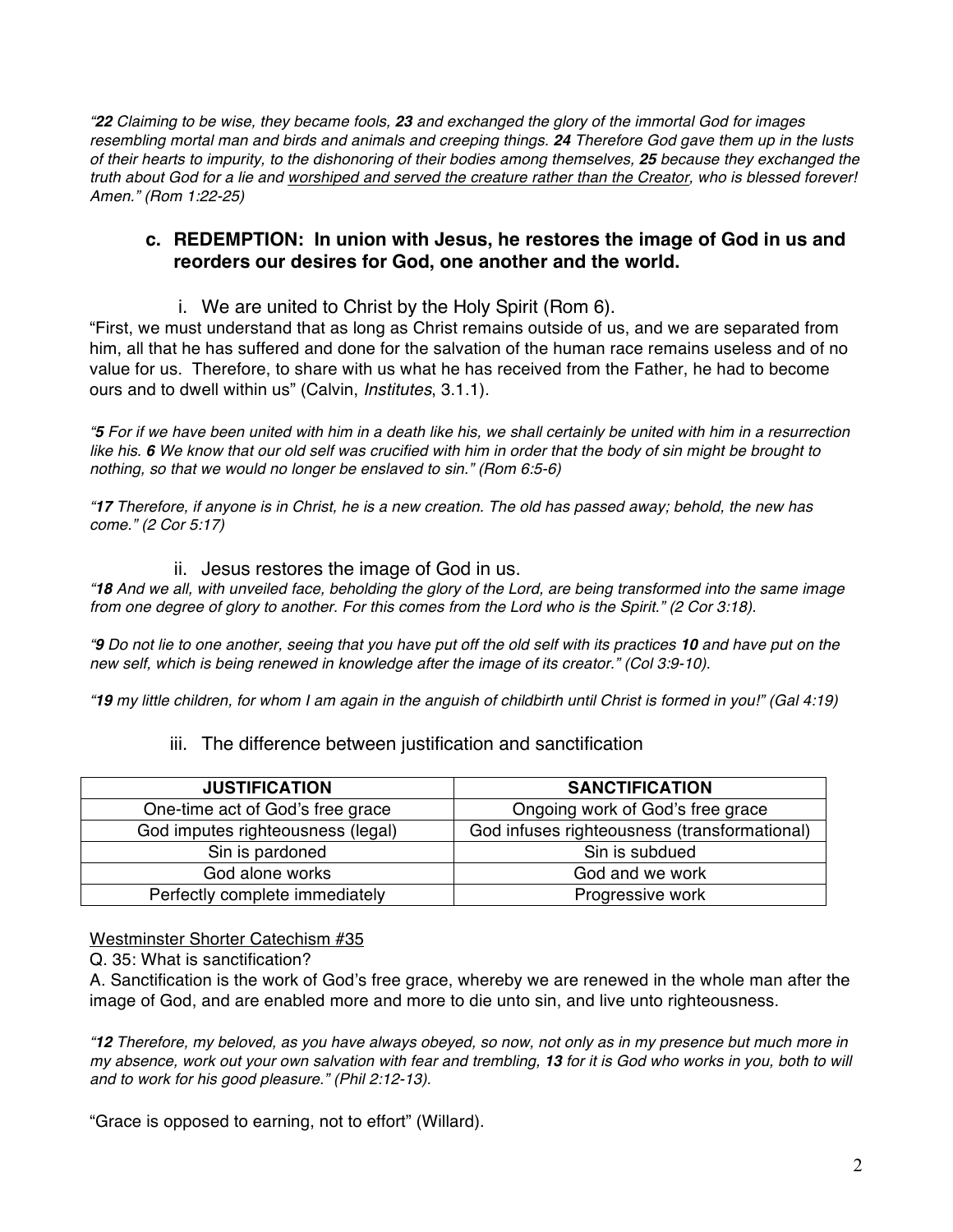# **3. The PRACTICES of Spiritual Formation**

## **a. The Necessity of Spiritual Practices**

i. Spiritual practices are more than the acquisition of new information.

### ii. Spiritual practices engage the whole person (including our bodies).

*"1 I appeal to you therefore, brothers, by the mercies of God, to present your bodies as a living sacrifice, holy and acceptable to God, which is your spiritual worship." (Rom 12:1)*

*"So glorify God in your body" (1 Cor 6:20)*

### iii. Spiritual practices must be intentional.

*"24 Do you not know that in a race all the runners run, but only one receives the prize? So run that you may obtain it. 25 Every athlete exercises self-control in all things. They do it to receive a perishable wreath, but we an imperishable. 26 So I do not run aimlessly; I do not box as one beating the air. 27 But I discipline my body and keep it under control, lest after preaching to others I myself should be disqualified." (1 Cor 9:24-27)*

### iv. Spiritual practices shape and redirect our loves.

### **b. What are Spiritual Practices?**

Putting off old self and putting on the new: "**5** Put to death therefore what is earthly in you…" "**12** Put on then…" (Col 3)

"The Spiritual Disciplines are those personal and corporate disciplines that promote spiritual growth. They are the habits of devotion and experiential Christianity that have been practiced by the people of God since biblical times" (Whitney, *Spiritual Disciplines for the Christian Life*, 17).

"Spiritual formation is the process through which those who love and trust Jesus Christ effectively take on his character. When this process is what it should be, they increasingly live their lives as he would if he were in their place" (Willard, *The Great Omission*).

"Spiritual disciplines are ways we give our bodies to unhurried rhythms of grace" (Calhoun, *Spiritual Disciplines Handbook*, 20).

## **c. The Purposes of Spiritual Practices**

### i. Learning from and obeying all that Jesus commanded

*"29 Take my yoke upon you, and learn from me, for I am gentle and lowly in heart, and you will find rest for your souls." (Matt 11:29)*

*"19 Go therefore and make disciples of all nations, baptizing them in the name of the Father and of the Son and of the Holy Spirit, 20 teaching them to observe all that I have commanded you. And behold, I am with you always, to the end of the age." (Matt 28:19-20)*

## ii. Worshiping God

"Disciplines are intentional ways we open space in our lives for the worship of God" (Calhoun 20).

"Worship is *every* discipline's end game" (Calhoun 20).

### iii. Growing in godliness

*"Rather train yourself for godliness;" (1 Tim 4:7)*